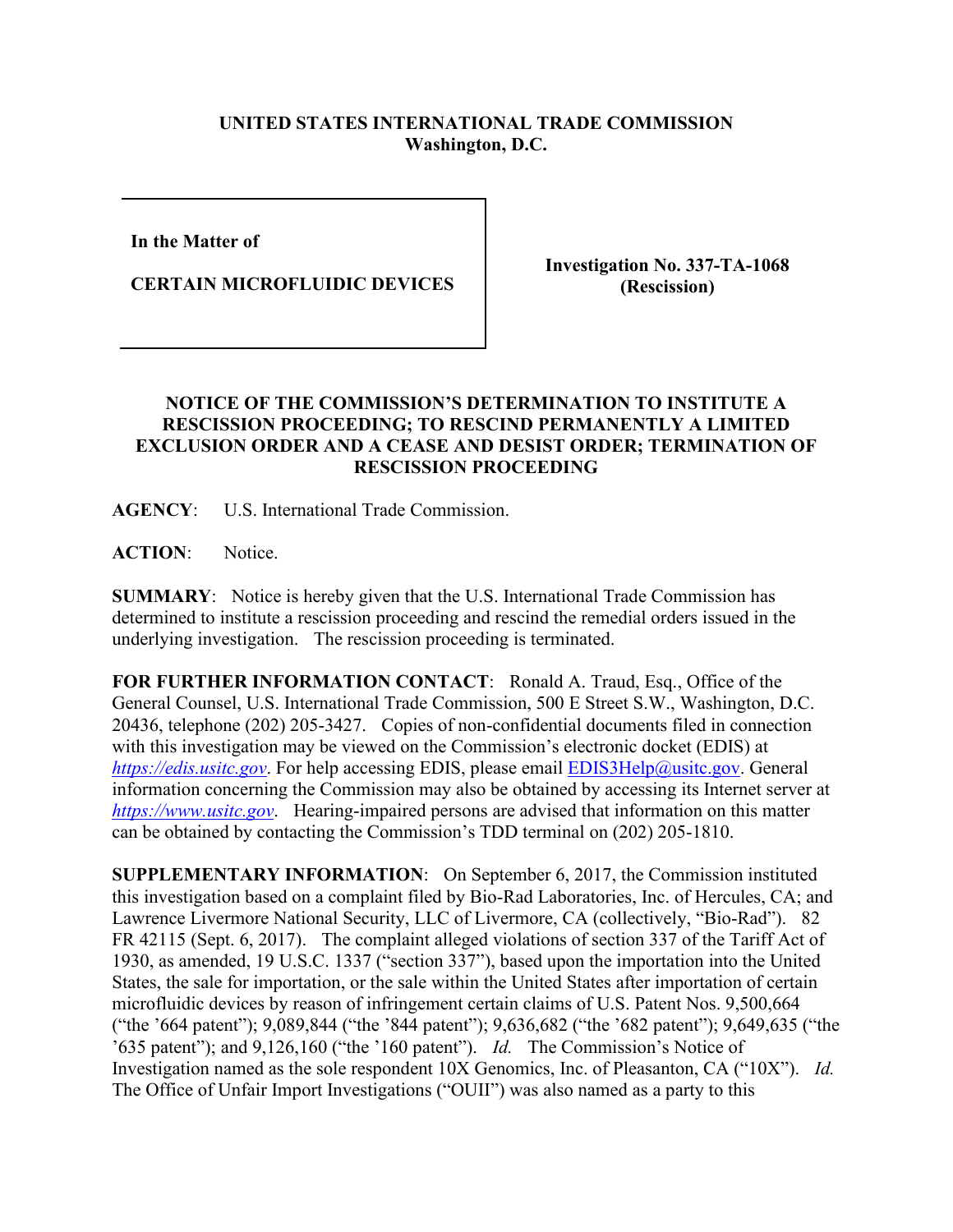investigation. *Id.* The Commission subsequently terminated the investigation as to the '844 patent. Order No. 19 (Mar. 6, 2018); *unreviewed by* Notice (Apr. 16, 2018).

On September 20, 2018, the presiding administrative law judge issued the final initial determination ("ID"). The ID found a violation of section 337 by virtue of 10X's infringement of the '664, '682, and '635 patents. The ID found that 10X had not established a violation with respect to the '160 patent. On December 4, 2018, the Commission determined to review various findings in the ID. 83 FR 63672 (Dec. 11, 2018).

On December 18, 2019, the Commission found a violation of section 337 with respect to the '664, '682, and '635 patents. 84 FR 70999 (Dec. 26, 2019). The Commission also found no violation of section 337 with respect to the '160 patent. *Id.* Having found a violation of section 337, and upon consideration of the statutory public interest factors, the Commission determined to issue a limited exclusion order ("LEO") prohibiting further importation of 10X's infringing microfluidic devices and a cease and desist order ("CDO") against 10X. *Id*. On May 28, 2021, in an appeal initiated by Bio-Rad, the U.S. Court of Appeals for the Federal Circuit affirmed the Commission's final determination. *Bio-Rad Labs., Inc. v. Int'l Trade Comm'n*, 998 F.3d 1320 (Fed. Cir. 2021).

On July 26, 2021, Bio-Rad and 10X entered into a settlement agreement that resolved the disputes concerning the subject matter of this investigation. Thereafter, on July 28, 2021, Bio-Rad and 10X jointly petitioned for rescission of the Commission's remedial orders under section 337(k) (19 U.S.C. 1337(k)) and Commission Rule 210.76(a) (19 C.F.R. 210.76(a)). On August 6, 2021, OUII filed a response in support of the rescission petition.

The Commission has determined that the petition complies with Commission rules, *see* 19 CFR 210.76(a)(3), and that there are no extraordinary reasons to deny rescission of the remedial orders. Accordingly, the Commission has determined to institute a rescission proceeding and to permanently rescind the LEO and the CDOs. The rescission proceeding is hereby terminated.

The Commission's vote on this determination took place on August 25, 2021.

The authority for the Commission's determination is contained in section 337 of the Tariff Act of 1930, as amended (19 U.S.C. 1337), and in part 210 of the Commission's Rules of Practice and Procedure (19 CFR 210).